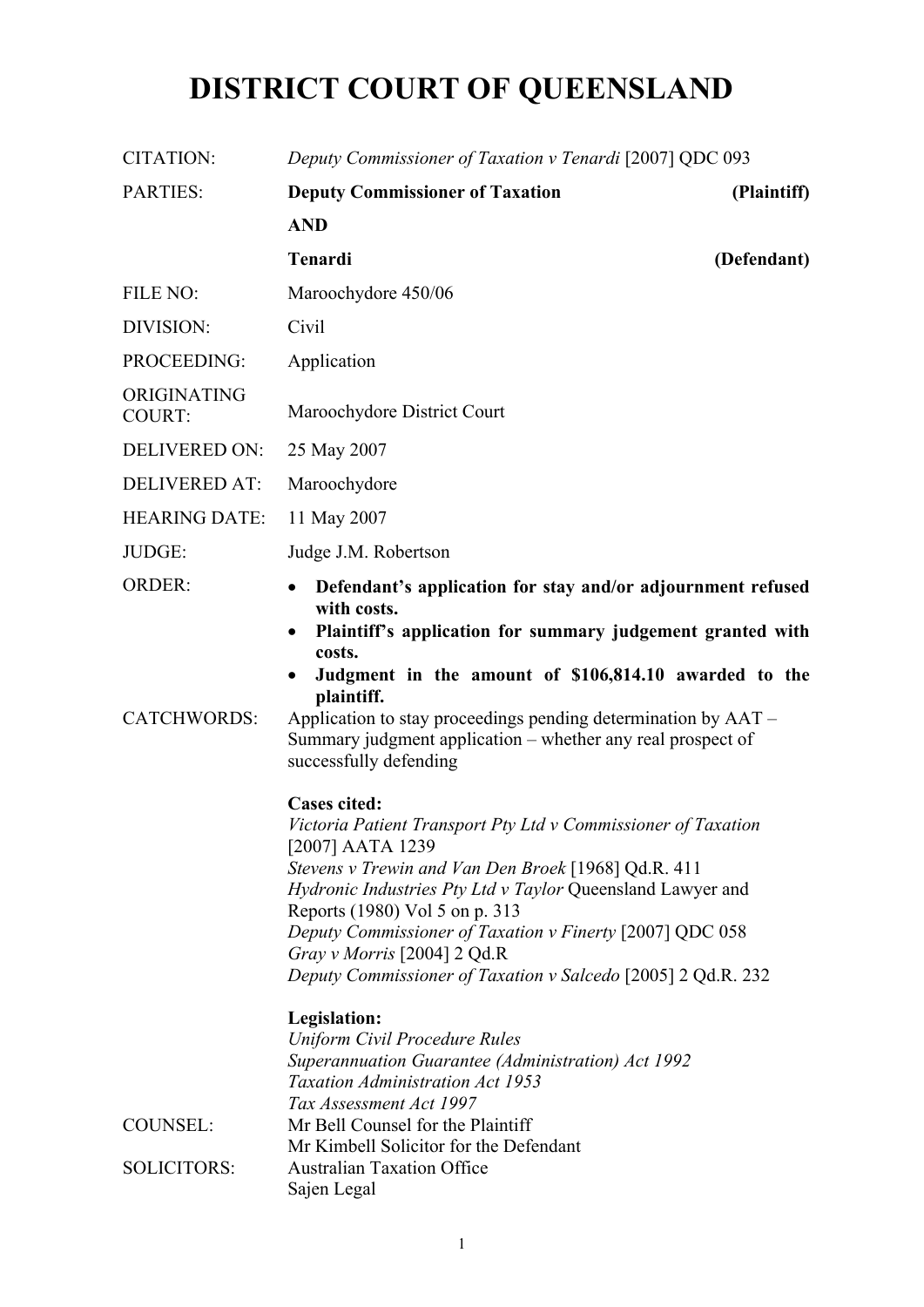[1] The plaintiff Deputy Commissioner filed its claim initially in the Townsville District Court on 10 November 2006. The proceedings were transferred to this Court and the Deputy Commissioner applied for summary judgment pursuant to r292 of the *Uniform Civil Procedure Rules* (the UCPR). On the return date of that application, 10 March 2007, the defendant Mr Tenardi applied for a stay of the proceeding in this Court, alternatively an adjournment of the summary judgment application, pending determination of the application to the Administrative Appeals Tribunal (the AAT) filed by the defendant's solicitors on the 8<sup>th</sup> May which seeks to review the assessments made by the plaintiff which are the subject of claims made against Tenardi in the Amended Statement of Claim filed 22 March 2007. Mr Bell, who appeared on behalf of the plaintiff, did not object to leave being given to the defendant to file his stay application and supporting material at the commencement of the hearing on 10 May 2007, so, in effect, both applications were heard together. Mr Kimball, who appeared on behalf of Mr Tenardi, conceded that if I were to grant a stay and his client was unsuccessful in the AAT then his client would have no defence to the plaintiff's claim.

#### **The Nature of the Claim**

[2] The claim is under two separate heads. On the June 2006, Mr Tenardi, who was an employer at all material times within the meaning of the *Superannuation Guarantee (Administration) Act 1992* (the Act), was issued with default assessments for superannuation guarantee charges under the Act for the quarters commencing 1 July 2003, 1 October 2003 and 1 January 2004. The total amount including general interest charges, nominal interest charges and administration charges payable under the Act was at the time of claim \$32,491.65. Under the second head of claim, the plaintiff claims the balance under a running balance account established in the defendant's name pursuant to the *Taxation Administration Act 1953* (the 1953 Act) which contains primary tax debits due by Mr Tenardi under the Business Activity Statement (BAS) provisions of the Income *Tax Assessment Act 1997* (the 1997 Act) together with general interest charges payable under the 1953 Act. As at the date of filing of the Amended Statement of Claim on 22 March 2007, the sum claimed under this head was \$66,512.21. A Certificate issued pursuant to the 1953 Act certified the total debt as at 10 May 2007 at \$105,389.50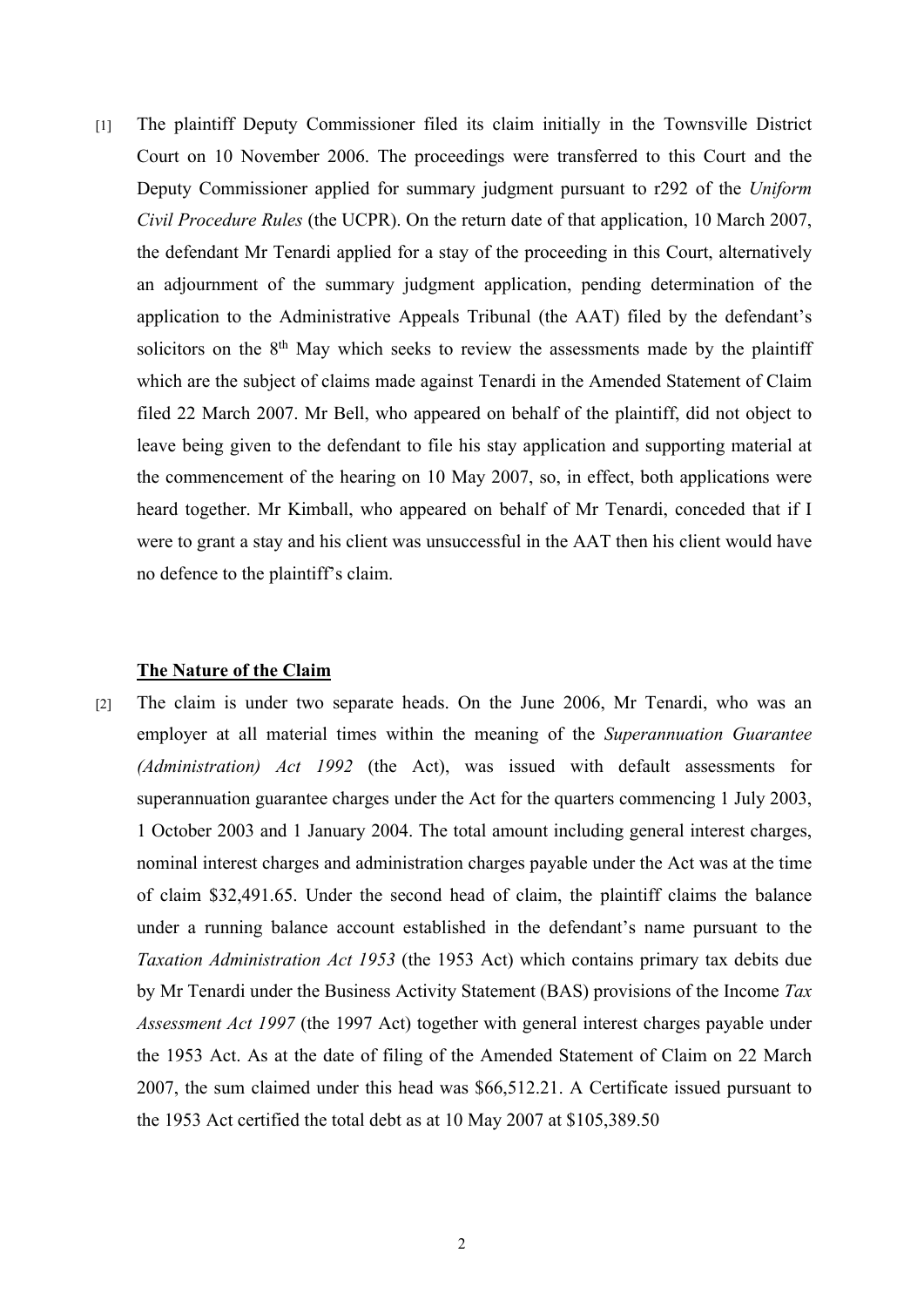- [3] Mr Kimball advances no submission to the effect that these calculations are not accurate. His primary argument was to the effect that I should grant a stay to prevent "an injustice to the (defendant)" pending the determination of his clients application to the AAT.
- [4] It appears to be common ground for the purposes of these applications, that Mr Tenardi did fail to pay the Superannuation Guarantee Certificate (SGC) due as alleged in the Amended Claim due to cash flow problems in the relevant period but that once his cash flow improved, the outstanding SGC were repaid on or before 28 July 2004. As I have noted, his non-payment for the three quarters was established by an audit conducted in 2006.
- [5] It is accepted on his behalf that under the Act, he is liable to pay the SGC equivalent to the amount of the shortfall in the relevant quarter plus an interest and administrative charge component (s17 of the Act). The Act makes no provision for any extension of time to make contributions, and the Commissioner of Taxation has no discretion to remit any components of the SG charge. In a number of decisions in the AAT it has been held that employers who paid contributions late are nonetheless liable to the Superannuation Guarantee charge for the whole of the relevant period. (see *Victoria Patient Transport Pty Ltd v Commissioner of Taxation* [2007] AATA 1239 and the cases cited therein in the judgment of Senior Member Pascoe).
- [6] In relation to the claim based on the running balance account deficit debt, this is based on self reporting by the defendant over the period March 2005 – September 2006, which monies have not been paid by the defendant by the due date, and remain unpaid. As I have noted the defendant raises no argument about his liability for, or the accuracy of, the sums as calculated and claimed.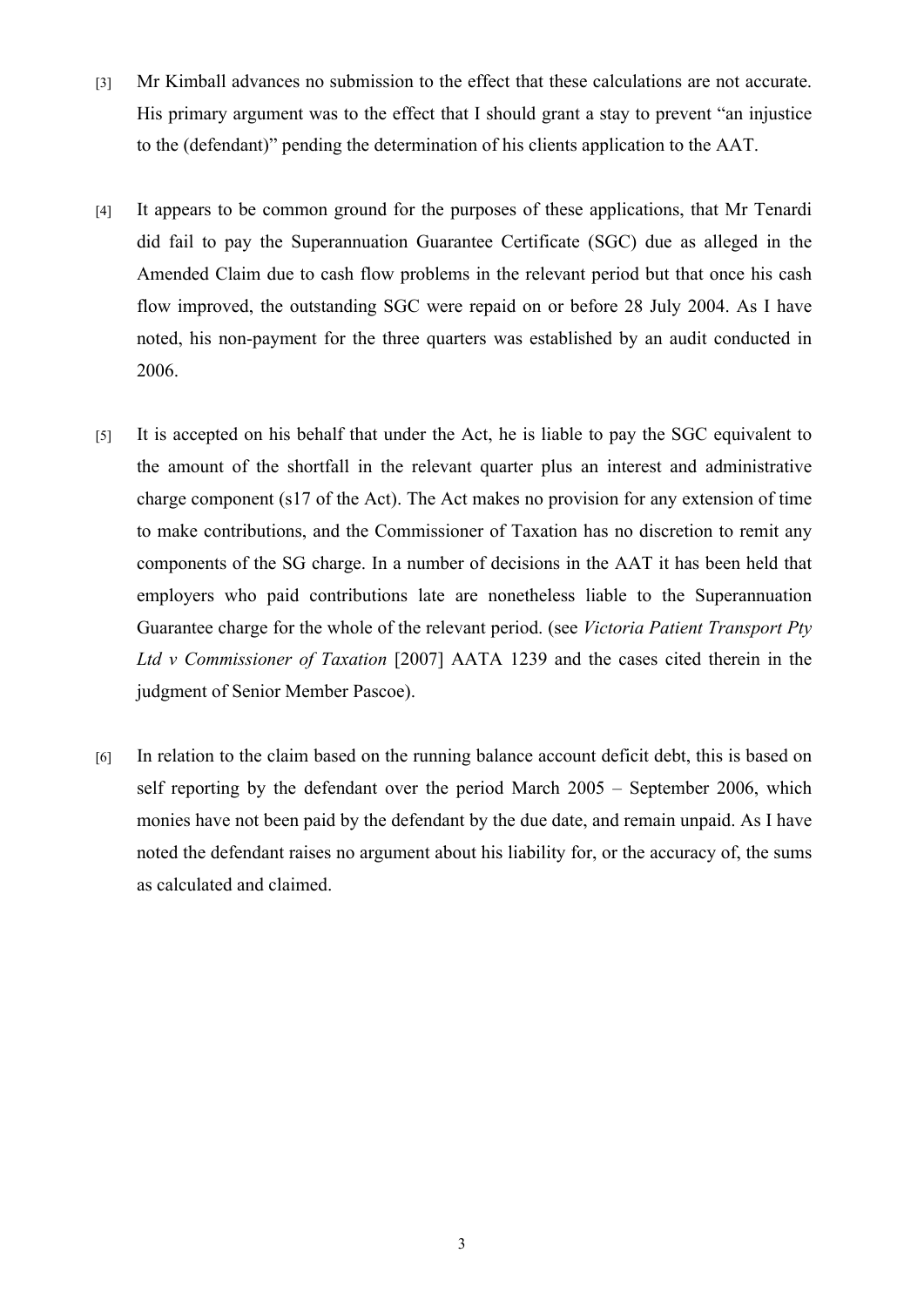## **The AAT Application**

- [7] The application to review both assessment "decisions" was forwarded to the AAT on 8 May 2007. Mr Kimball, in his affidavit in support of the stay application filed by leave on 10 May, also states that "he has received instructions to file an objection with the Australian Tax Office as required under Part IVC of the Taxation Administration Act 1953". A copy of the form of the objection is attached to his affidavit but had not been lodged prior to the hearing of the applications.
- [8] Mr Kimball in oral submissions did argue that the application to the AAT was based on grounds which are stated in the application in the attachment B.T.4 to the application. Mr Bell, understandably anticipating an argument made on hardship grounds, submits correctly in his written outline that hardship claims for release from liability (which necessarily is acknowledged by the tax payer) are to be made to the Small Taxation Claims Tribunal under s340 of Schedule 1 to the 1953 Act. Following the hearing, and at my request, both lawyers provided me with copies of relevant sections in the various Acts but in addition, in his letter to my associate dated 11 May 2007 Mr Kimball (perhaps somewhat disingenuously) states:

"Contrary to Mr Bell's submissions the defendant's grounds for relief from the AAT do not rely upon the particular relief against hardship which is provided for in the Taxation Administration Act 1953 but in fact relies upon the AAT's inherent jurisdiction to make a correct and preferable decision in light of the defendant's particular circumstances. Our submissions together with the affidavit in support of our client's application clarify this".

[9] This, as far as I can tell, is the first time the defendant has referred to "the inherent jurisdiction" of the AAT, and certainly there is no reference to this concept in the written submission or indeed, in the application to the AAT. A careful examination of the reasons for the application (B.T.4 to KJK-7 to Mr Kimball's affidavit filed by leave on 10 May) reveals no reference to "the inherent jurisdiction" of the Tribunal, and in fact the reasons sound very much like a hardship claim. The reasons also repeat and rely on the argument (untenable as a matter of law) that the SGC component of the claim should not be payable because the defendant has since paid the contributions out of time. It may well be that the Parliament has recognised the law as it stood at the relevant time was unfair to employers,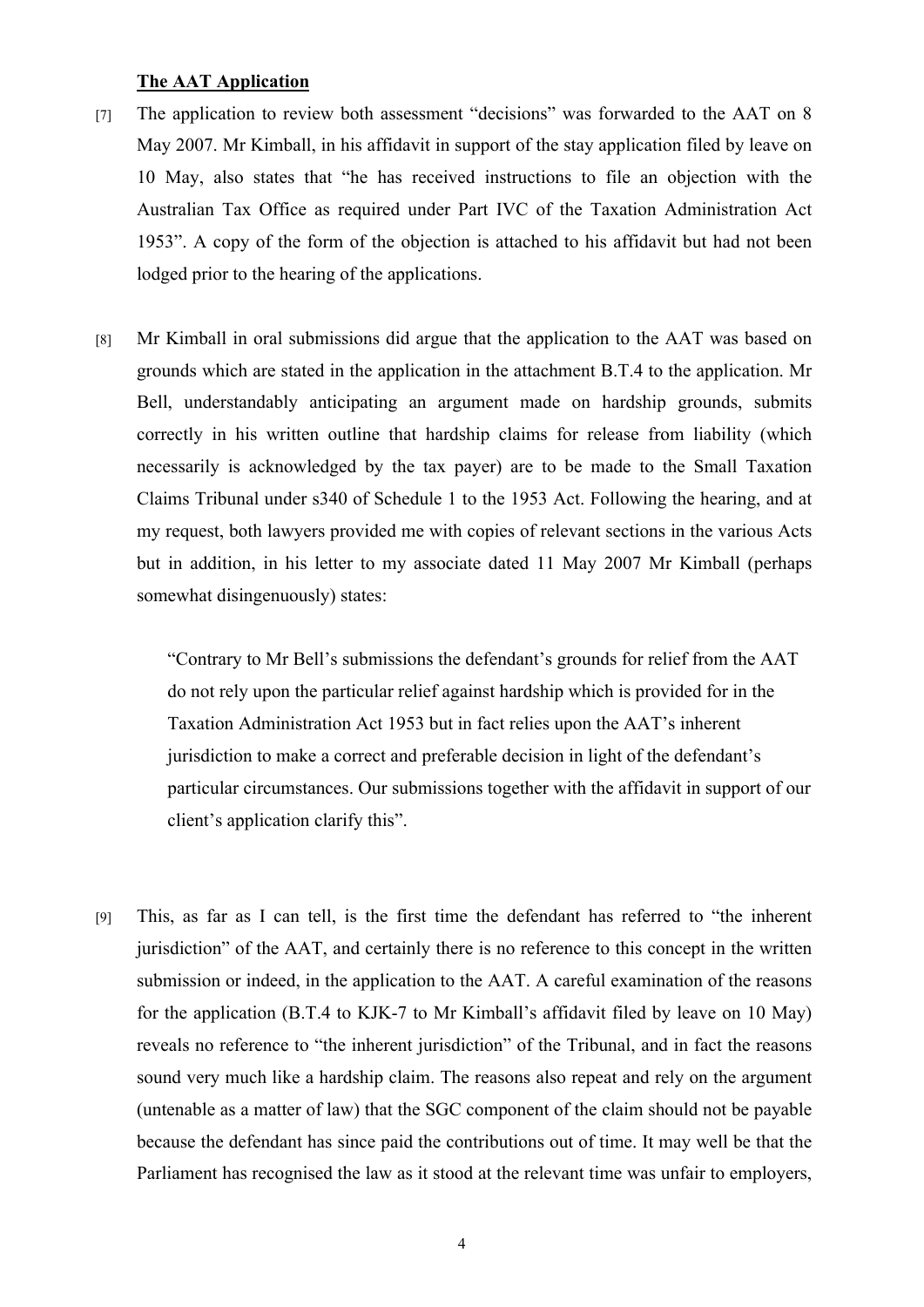who like the defendant paid the charges late, by amending the Act to avoid the relevant employees receiving an undue benefit; but this is not a factor the AAT will find attractive having regard to the decision to which I earlier referred. As far as the remaining head of claim is concerned, the reasons for seeking a review are based entirely on a hardship claim, at the same time acknowledging the debt:

"In relation to the amounts referred to under (2) I request that the Tax Office set aside the debt. Payment of this outstanding debt will place undue financial hardship on me and will potentially lead to insolvency". (My emphasis)

[10] Mr Kimball's reliance on the "inherent jurisdiction" of the AAT, perhaps comes about as a result of a full appreciation of Mr Bell's written submissions which include the correct assertion that the two types of tax debt, the subject of the claim, are not capable of release either under Part ICV of the 1953 Act or under s340 of Schedule 1 to that Act. As Mr Bell correctly observes in his written response to Mr Kimball's letter of 11 May, the AAT is a creature of statute and, unlike a court, is not invested with any inherent jurisdiction and it's powers are strictly defined.

#### **The Stay Application**

[11] The power of this court to stay proceedings is not derived from the Rules but comes from the inherent power of the Court to prevent an abuse of process: *Stevens v Trewin and Van Den Broek* [1968] Qd.R. 411*,* and the power to stay does probably extend in appropriate (but rare) cases to prevent injustice however it is not necessary for me to go as far in this case: *Hydronic Industries Pty Ltd v Taylor* Queensland Lawyer and Reports (1980) Vol 5 on p. 313 per Kimmins DCJ. That case involved quite different considerations including the fact that proceedings relating to the monies the subject of the claim in the District Court, had also been commenced in the Supreme Court. There is no suggestion here that the claim by the plaintiff is an abuse of process or oppressive or vexatious. Indeed the contrary is the case; the plaintiff is pursuing a claim she is entitled to pursue to which there appears to be no defence. Mr Bell in his submission referred to the unfettered discretion vested in a Court to stay enforcement of a judgment summarily granted pursuant to r.300 UCPR and to her Honour Judge Kingham's judgment in *Deputy Commissioner of Taxation v Finerty* [2007] QDC 058 in which she refused to stay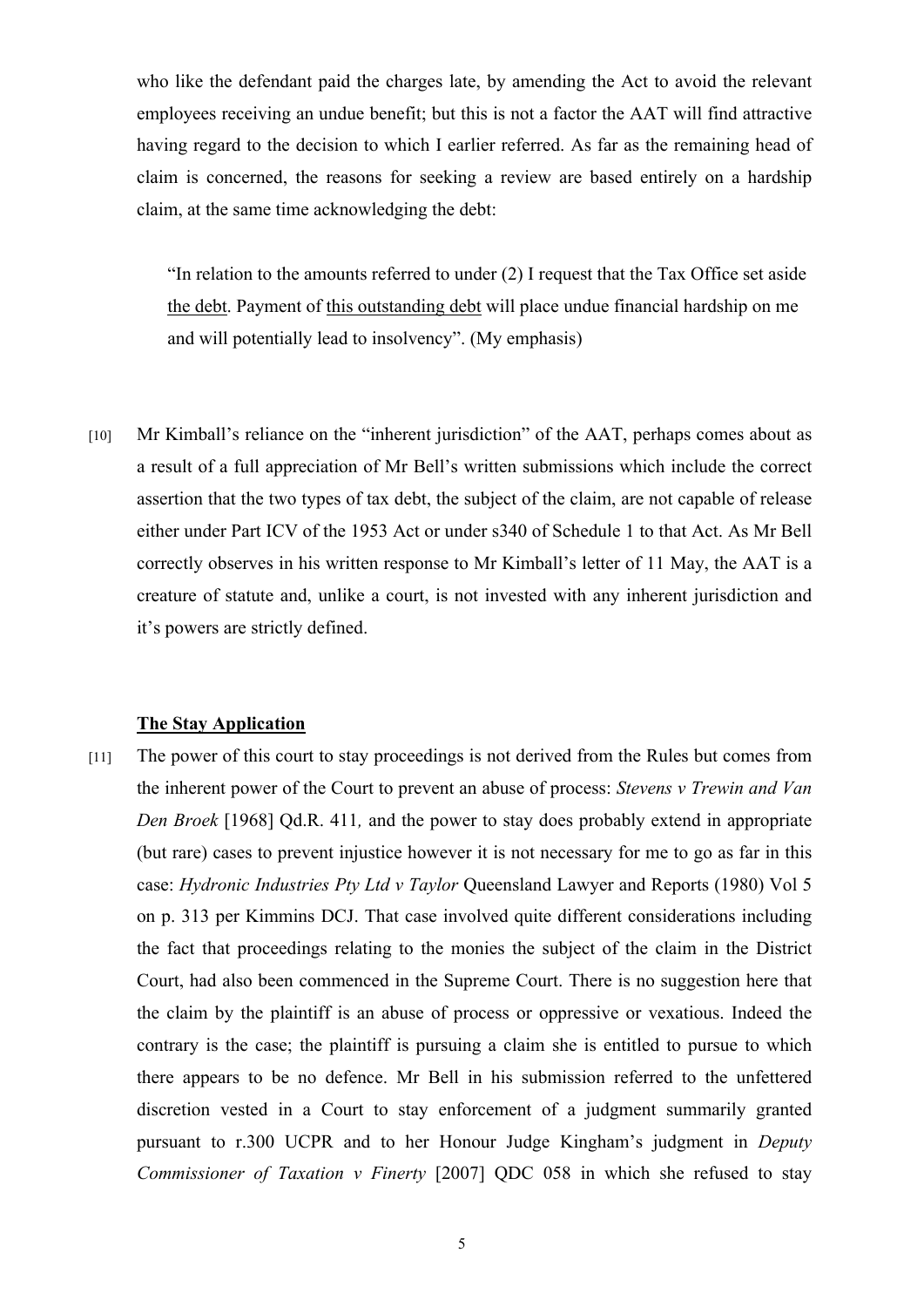enforcement of a judgment for taxation liability. The defendant's application of course is for a stay of the proceedings pending the determination of the claim before the AAT, so r.300 does not come into play, although the principles she sets out therein are relevant.

[12] For the reasons I have stated there is no basis established here in the circumstances of this court for me to stay the proceedings. The belated reference to the AAT, and the belated preparation of an objection (see KJK 8) are clearly just a device to delay the inevitable.

### **Summary Judgment**

- [13] Rule 292(2) provides:
	- "If the court is satisfied that-

a) the defendant has no real prospect of successfully defending all or a part of the plaintiff's claim; and

b) there is no need for a trial of the claim or the part of the claim;

the court may give judgment for the plaintiff against the defendant for all or the part of the plaintiff's claim and may make any other order the court considers appropriate."

- [14] The annotations to this sub-rule in Civil Procedure Queensland still refer to the judgment of Chesterman J in *Gray v Morris* [2004] 2 Qd.R. 118 as being authority for the general proposition that this Rule did not alter the previous law in relation to applications by plaintiffs for summary judgment. His Honour's reasoning was not adopted by the other members of the Court in that case, and has since been specifically rejected by the Court of Appeal in a number of cases including *Deputy Commissioner of Taxation v Salcedo* [2005] 2 Qd.R. 232 per Williams JA. His Honour said (at 237) "...the Judge determining such an application is essentially called upon to determine whether (the defendant) has established some real prospect of succeeding at a trial; if that is established then the matter must go to trial."
- [15] For the reasons I have enunciated, the defendant has no real prospect of succeeding here at trial. There is no challenge at all to evidentiary certificates relied upon by the plaintiff which are by virtue of sections 244-45 of the 1953 Act prima facie evidence that the amount claimed is a debt due by the defendant to the plaintiff. Further, by virtue of sections 35 and 75 of the Act, the Superannuation Guarantee Statements and the